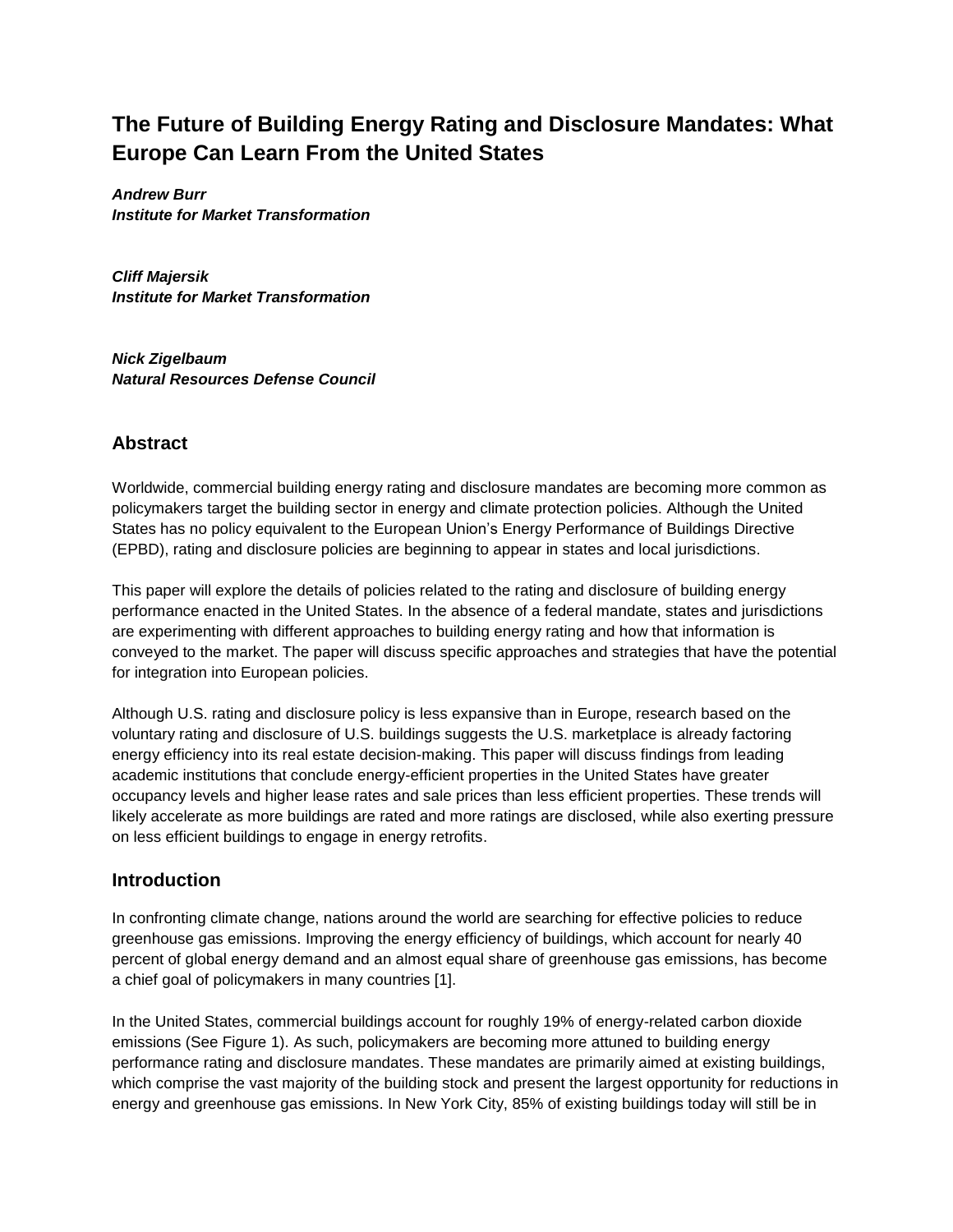use in the year 2030 [2]. More than 30 countries around the world now have some form of mandatory building energy rating policy [3].



**Figure 1: U.S. Energy-Related Carbon Dioxide Emissions by End Use Sector, 2008**

Source: U.S. Energy Information Administration

The United States has become very interested in building energy rating and disclosure within the past five years as a tool to help the marketplace value energy efficiency, encourage building energy retrofits and reduce energy consumption and greenhouse gas emissions. Although the United States has no federal policy equivalent to the European Union's Energy Performance of Buildings Directive (2002/91/EC), which mandates building energy performance rating and disclosure to all EU Member States, U.S. states and local jurisdictions have begun to enact rating and disclosure requirements for commercial and residential buildings. The absence of a federal policy has allowed states and jurisdictions to experiment with different strategies, yielding many innovative approaches. Those approaches include:

- Requiring building performance rating and disclosure at regularly scheduled intervals
- Requiring building performance rating and disclosure prior to a real estate or financial transaction
- Reporting building performance information to government
- Posting building performance information on a public web site
- Disclosure of building performance information to current tenants and prospective lenders Requiring improvements to buildings following performance rating
- Setting minimum rating standards for government leases

Some of these strategies are built into the EPBD, although many are not. As such, there are opportunities for EU Member States to implement strategies from U.S. policies to augment the requirements of the EPBD and strengthen their building energy certification platforms. In some cases, Member States are already implementing strategies above and beyond EPBD requirements.

Although rating and disclosure mandates are a recent development in the United States, commercial real estate research strongly suggests that leasing and sales transactions are already influenced by the energy performance of buildings. According to multiple studies, energy-efficient buildings achieve higher occupancy rates, rental rates and sale prices than comparable, less-efficient buildings, increasing their property value. These findings are an important consideration in determining the effectiveness of rating and disclosure mandates as a strong market force.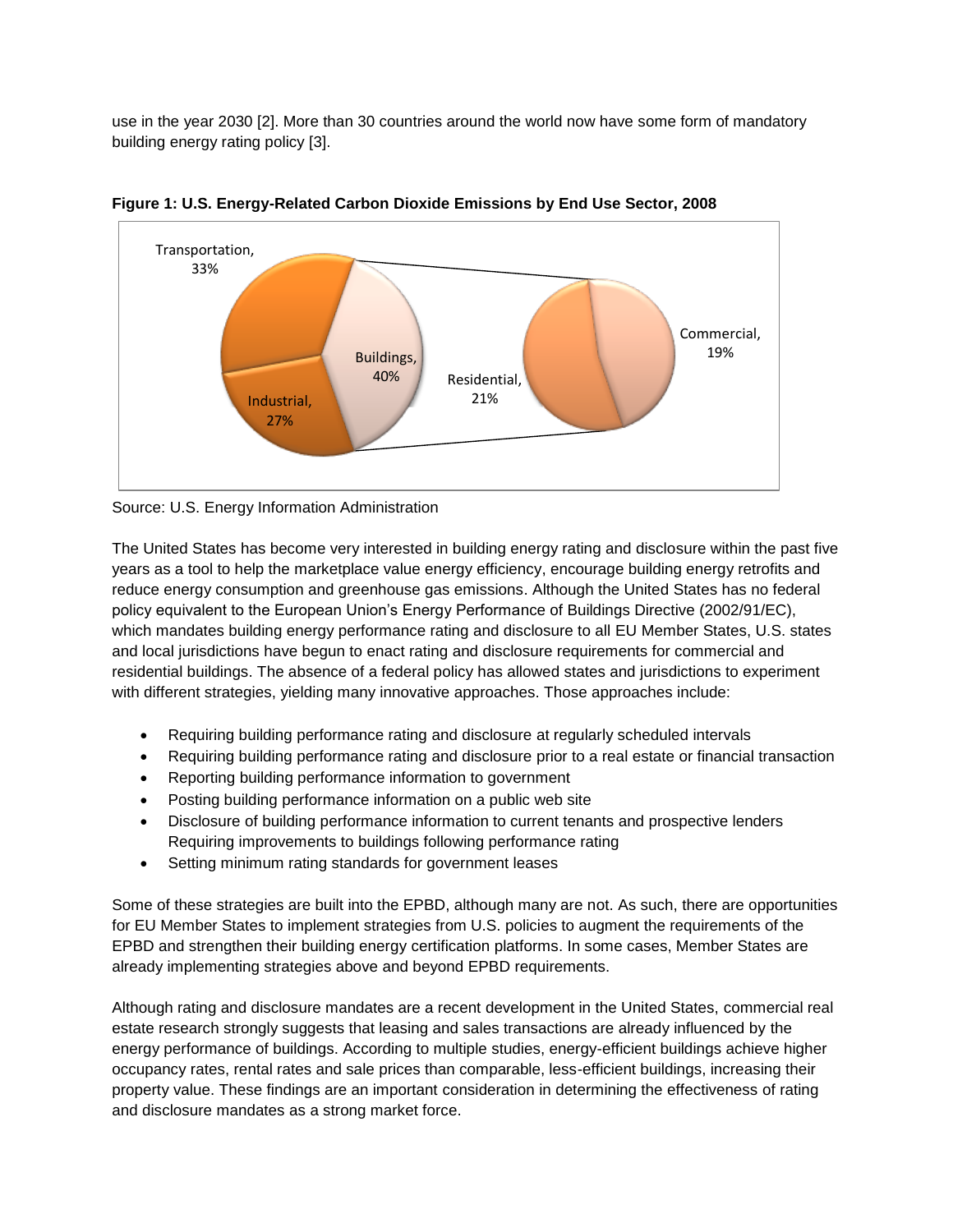## **U.S. Building Energy Performance Rating and Disclosure: State/Local Policy Snapshot**

Two U.S. states, three major cities and the District of Columbia have enacted legislation mandating the measurement and disclosure of privately owned, commercial buildings (See Table 1). Legislation is pending or was previously proposed in several other states, including Maryland, Oregon and Illinois. Additionally, Arlington County in the Commonwealth of Virginia is voluntarily measuring and posting the energy performance of its owned and leased real estate to a public web site.

|                                                                  | <b>Building types</b>           | <b>Disclosure</b>                                                                               | Also required                                                                                                                 |
|------------------------------------------------------------------|---------------------------------|-------------------------------------------------------------------------------------------------|-------------------------------------------------------------------------------------------------------------------------------|
| <b>California</b>                                                | Nonresidential                  | Point of Transaction: Buyers,<br>lessees and lenders                                            | Utility assistance                                                                                                            |
| District of<br>Columbia                                          | Nonresidential                  | Annual to public web site                                                                       | Disclosure of energy use<br>estimations for new buildings<br>50,000 SF+                                                       |
| <b>Austin, TX</b>                                                | Nonresidential<br>+ multifamily | Point of Transaction: Buyers +<br>public display for multifamily<br>buildings                   | Energy audits for multifamily<br>buildings + retrofits for<br>inefficient multifamily buildings                               |
| Washington<br><b>State</b>                                       | Nonresidential                  | Point of Transaction: Buyers,<br>lessees and lenders                                            | Utility assistance; mandatory<br>audits & retrofits for inefficient<br>public buildings + minimum<br>ratings for state leases |
| <b>New York</b><br>City                                          | Nonresidential<br>+ multifamily | Annual to public web site                                                                       | Energy audits & retro<br>commissioning; mandatory<br>retrofits for inefficient public<br>buildings                            |
| <b>Seattle</b>                                                   | Nonresidential<br>+ multifamily | Point of Transaction: Buyers,<br>lessees and lenders + current<br>$t$ enants $+$ annual to city | Utility assistance                                                                                                            |
| <b>Arlington</b><br>County,<br>VA*                               | Public                          | Annual to public web site                                                                       | N/A                                                                                                                           |
| * Arlington County, VA, benchmarking and disclosure is voluntary |                                 |                                                                                                 |                                                                                                                               |

### **Table 1: United States Building Energy Rating and Disclosure Policies**

Source: Institute for Market Transformation (http://www.imt.org)

### **New York City**

The New York City Council on Dec. 9, 2009 passed bill no. 476-A requiring the energy rating and disclosure of public buildings and nonresidential and residential multifamily buildings [4]. The bill was approved along with three other bills related to building energy efficiency, requiring periodic building energy audits and retrocommissioning, lighting upgrades, sub metering of large tenant spaces and the establishment of a city building energy code. Known collectively as the Greener, Greater Buildings Plan, the four bills were supported by New York City Mayor Michael Bloomberg as a key piece of his PlaNYC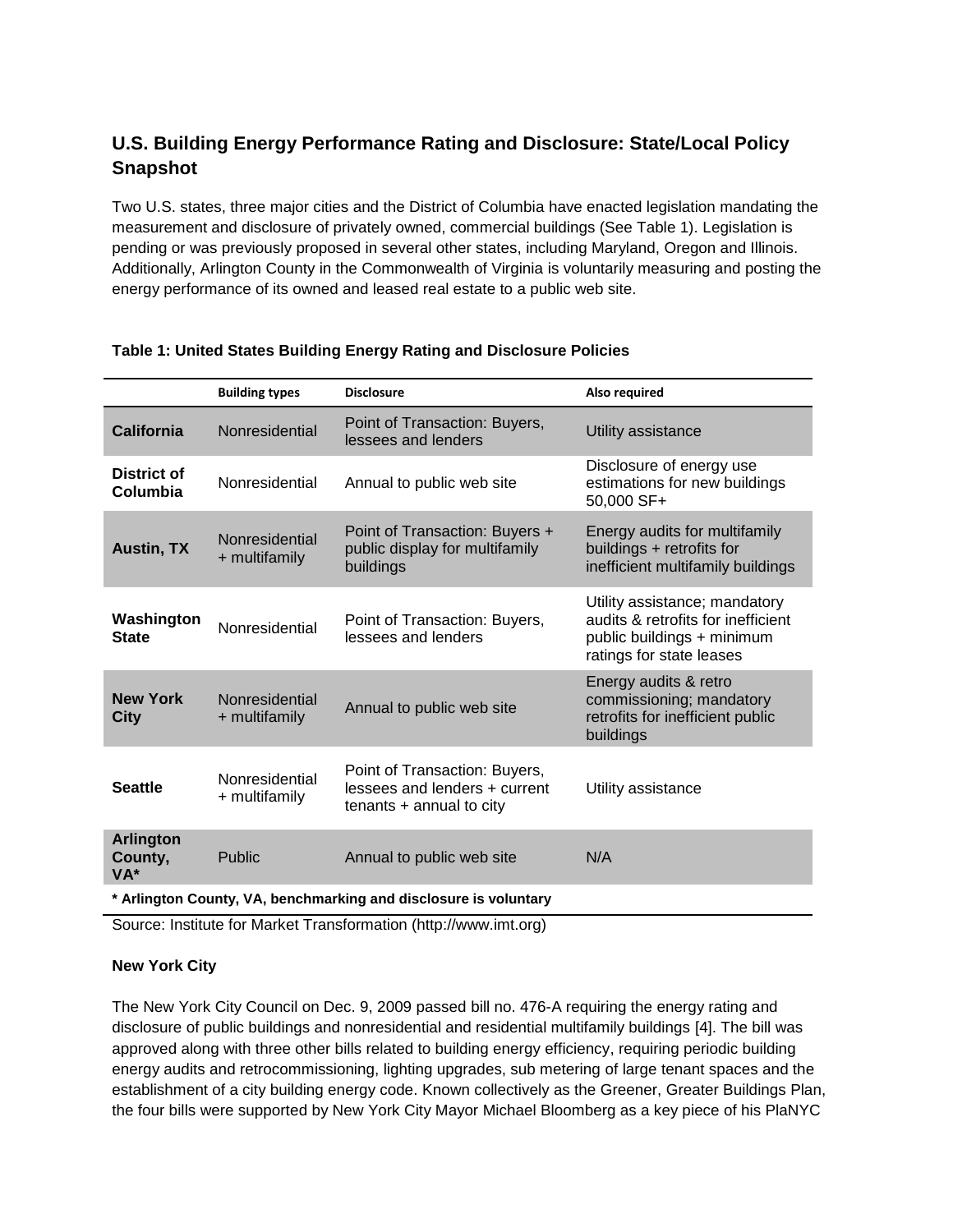initiative to reduce the city's greenhouse gas emissions by 30 percent by the year 2030. Mayor Bloomberg signed the bills into law on Dec. 28, 2009.

Nonresidential and multifamily buildings greater than 50,000 square feet in size must benchmark their energy performance annually using the ENERGY STAR Portfolio Manager tool of the U.S. Environmental Protection Agency (EPA). The initial deadline to benchmark is May 1, 2011. Benchmarking data will be posted to a public web site administered by New York City beginning Sept. 1, 2012 for nonresidential buildings and beginning Sept. 1, 2013 for multifamily buildings.

Buildings greater than 10,000 square feet owned or fully leased by the New York City government must benchmark their energy performance annually using Portfolio Manager beginning May 1, 2010. Benchmarking data will be posted to the web site.

Buildings subject to the benchmarking law are also required to conduct building energy audits and retrocommissioning once every 10 years [5]. Additionally, following the energy audit, city-owned buildings must implement capital improvements with a payback period of seven years or less. Denmark and Portugal have mandated a similar retrofit scheme for its public buildings based on the results of Energy Performance Certificates [6]

### **District of Columbia**

The Clean and Affordable Energy Act of 2008, passed by the Council of the District of Columbia on July 15, 2008, requires the annual energy rating and disclosure of nonresidential buildings [7]. DC Mayor Adrian Fenty signed the Energy Act into law on Aug. 4, 2008.

Although the state of California previously mandated rating and disclosure, the DC mandate was the first in the nation to require commercial building energy performance rating at scheduled intervals (rather than at the time of a transaction) and disclosure to the general public (rather than to transaction counterparties only) via a public web site administered by the District of Columbia. The requirement affects nonresidential buildings greater than 50,000 square feet and is being phased-in over several years. Buildings greater than 200,000 square feet must benchmark their energy performance using Portfolio Manager beginning in 2010. The size threshold decreases by 50,000 square feet each year until 2013, when all buildings greater than 50,000 square feet must benchmark annually. The disclosure of benchmarking data will be phased-in similar to the rating implementation schedule beginning in 2012.

Buildings owned or operated by the District of Columbia greater than 10,000 square feet in size were required to begin benchmarking their energy performance using Portfolio Manager in late 2009. The benchmarking data will be posted to the web site.

Additionally, newly constructed nonresidential buildings greater than 50,000 square feet that file construction permits on or after Jan. 1, 2012 must estimate their energy performance using ENERGY STAR software and benchmark and disclose their energy performance annually after the building delivers.

### **California**

The state of California passed Assembly Bill 1103 in 2007, requiring for the first time in the United States the rating and disclosure of nonresidential buildings [8]. California Governor Arnold Schwarzenegger signed the bill into law on Oct. 12, 2007.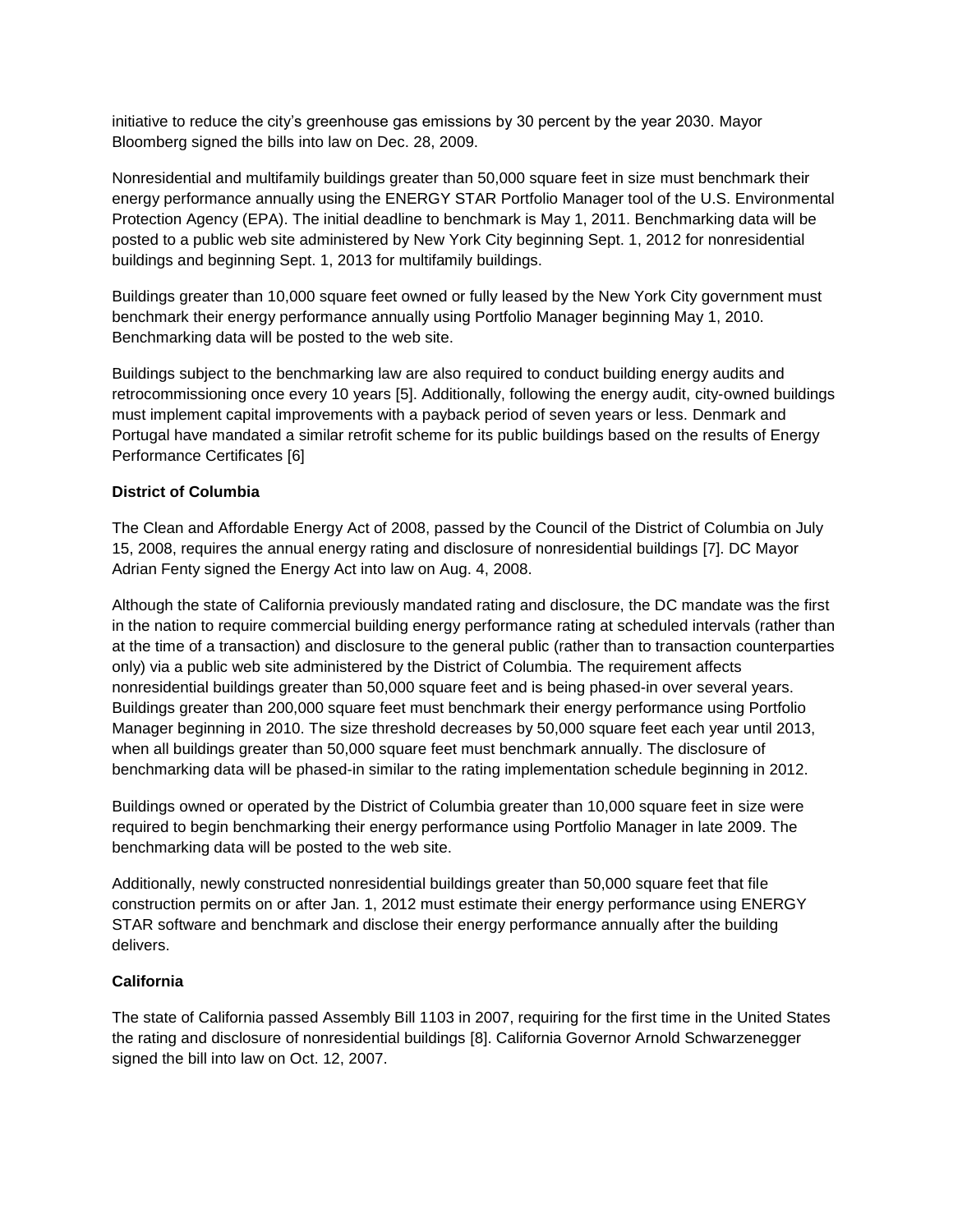The California bill is modeled after the Energy Performance of Buildings Directive, requiring building energy rating and disclosure to transaction counterparties prior to the completion of a building sale, lease or financing arrangement. It also requires energy providers to aggregate energy data for buildings and upload it directly into Portfolio Manager upon the request of a building owner, addressing energy privacy concerns by tenants and owners of multi-tenant buildings. This tactic is also being employed by the state of Washington.

Initial compliance was delayed from Jan. 1, 2010 to July 1, 2010, and compliance may be delayed further while the California Energy Commission determines rulemaking. The most recent draft rules call for a three-year, phased-in approach to implementation determined by building type and size [9].

The City of San Francisco, located in northern California, may introduce legislation that would build on AB 1103 by requiring public disclosure of energy performance data at scheduled intervals and mandatory energy audits. Those procedures were recommended to San Francisco Mayor Gavin Newsom in a report published in December 2009 by the Mayor's Task Force on Existing Commercial Buildings [10].

### **Austin, Texas**

The Austin City Council approved the Energy Conservation Audit and Disclosure Ordinance on Nov. 6, 2008, requiring building energy rating and disclosure for nonresidential facilities and mandatory energy audits for homes and apartment complexes [11]. Notably, some apartment complexes are also required to undergo energy retrofits.

Nonresidential buildings greater than 10 years old must rate their energy performance by June 1, 2011 using Portfolio Manager or a free, online tool from Austin Energy, the municipal utility. Buildings less than 10 years old are required to rate their energy performance within 10 years of the completion of construction. Benchmarking data must be disclosed to prospective buyers prior to a sale transaction.

For multifamily properties, a mandatory energy audit replaces the energy performance rating requirement. Audits for existing buildings are required by June 1, 2011. The results of the audit must be posted within the building and provided to prospective tenants and buyers. Additionally, "high energy-use" properties consuming more than 150% of the average multifamily energy use per square foot in Austin must make energy retrofits within 18 months to bring the property to within 110% of the average. The retrofit requirement is the first of its kind for any privately owned, nonresidential property in the United States.

### **Washington**

The state of Washington passed building energy rating and disclosure legislation in 2009 based on the California mandate. It requires nonresidential buildings to rate their energy performance using Portfolio Manager and disclose benchmarking data to prospective buyers, lessees and lenders prior to the closing of a transaction [12]. The legislation, SB 5854, also requires major improvements to building energy codes and recommendations to the state legislature to rate the energy performance of homes. Washington Governor Chris Gregoire signed the bill into law on May 8, 2009.

Nonresidential buildings greater than 50,000 square feet must rate and disclose using Portfolio Manager beginning Jan. 1, 2011, while buildings greater than 10,000 square feet must rate and disclose beginning Jan. 1, 2012. Energy providers were required beginning Jan. 1, 2010 to aggregate energy data for buildings and upload it directly into Portfolio Manager upon the request of a building owner.

Public buildings are subject to more comprehensive energy requirements, including new performance standards and mandatory retrofits. The energy performance of public buildings must be rated by July 1,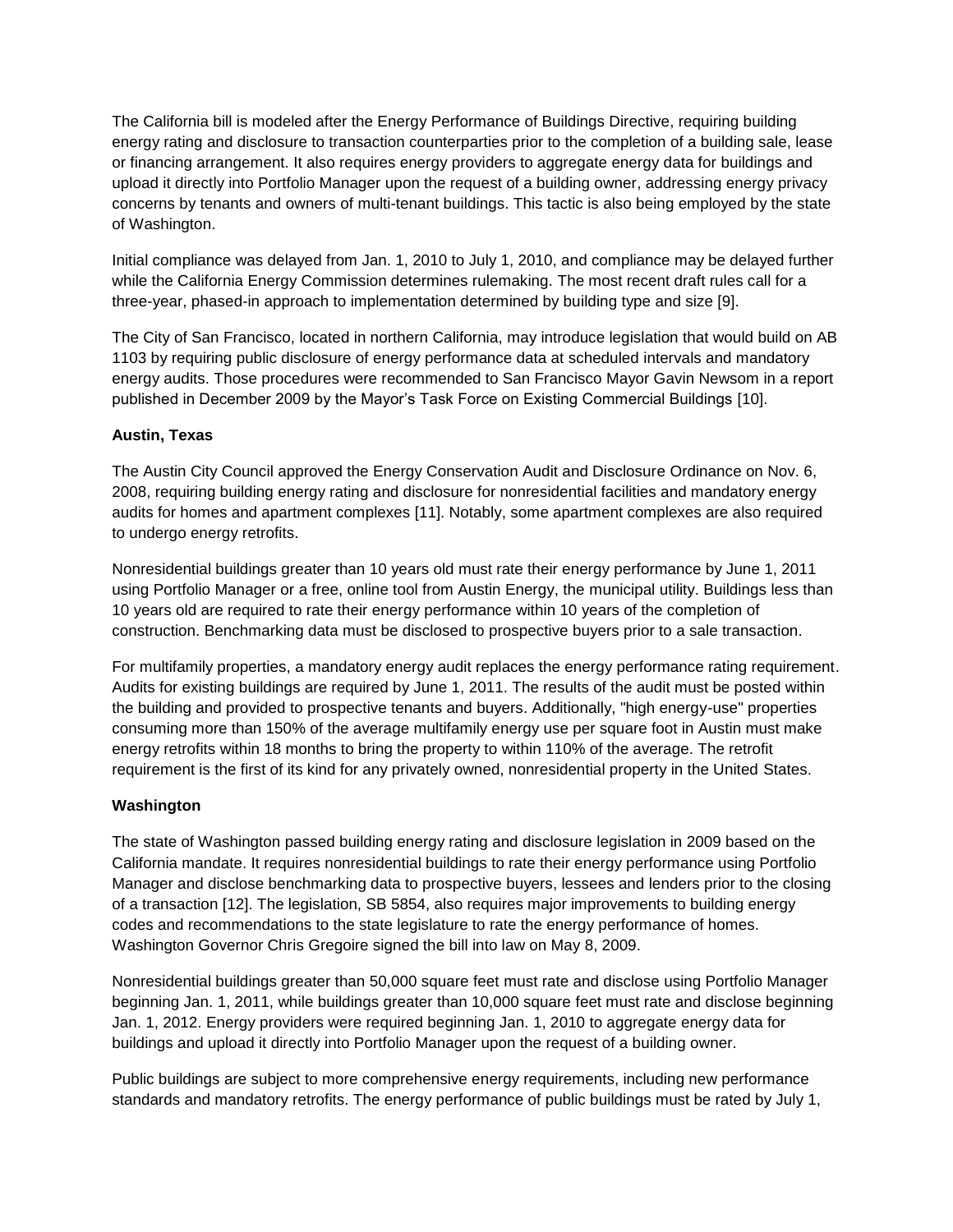2010 and reported to a state agency, which will make the benchmarking data public. A preliminary energy audit is required for buildings with poor energy performance (a Portfolio Manager score of less than 50). If cost-effective energy savings are identified by the audit, an investment-grade energy audit is required by July 1, 2013 and cost-effective efficiency measures must be implemented by 2016.

Washington has also begun using building energy ratings to set minimum efficiency requirements for state leases in privately owned buildings. Starting Jan. 1, 2010, state agencies may not sign a new lease or renew space in a private building with an ENERGY STAR rating less than 75. Exceptions are allowed when a building owner agrees to undertake an energy audit and implement cost-effective upgrades within the first few years of a state lease.

### **Seattle, WA**

Less than a year after the state of Washington enacted its rating and disclosure legislation, Seattle, the state's largest city, passed a city ordinance that expands significantly upon the state law [13]. Seattle City Council Bill 116731, passed on Jan. 25, 2010, augments the state mandate in three ways:

- Benchmarking data for nonresidential buildings must be reported annually to the city;
- Multifamily buildings are subject to the new reporting requirements; and
- Benchmarking data must be disclosed to current tenants in a benchmarked building upon tenant request

Nonresidential buildings will annually report energy performance data to the city beginning April 1, 2011 for buildings 50,000 square feet and greater, and beginning April 1, 2012 for buildings 10,000 square feet and greater. Multifamily properties with five units or more will report energy performance data to the city annually beginning April 1, 2012. Multifamily buildings are not covered in the state legislation. Although the city will begin collecting energy performance data, it does not plan to post the data publicly.

### **Arlington County, VA**

Arlington County, Virginia, a suburb of the District of Columbia began voluntarily posting energy data for county facilities to a public web site in 2009, providing an example for other jurisdictions. For each building, the web site reports annualized energy consumption, site and source energy intensity, greenhouse gas emissions, and Portfolio Manager benchmarking data and plans for energy efficiency improvements, where available [14]. Arlington County does not require privately owned buildings to measure and disclose their energy performance.

## **Evidence of Performance Rating and Disclosure as a Market Force in the United States**

One of the key reasons for enacting for rating and disclosure mandates is to convey building energy consumption data to real estate consumers, such as tenants, investors and lenders, who may save money by buying, leasing or financing properties with lower energy costs. With more data about building energy consumption available, building consumers can begin to factor energy efficiency and energy costs more fully into their purchasing decisions. If consumers show deference to energy-efficient properties, the owners of less efficient buildings will be forced to make building energy efficiency improvements to remain viable in the market. In a best-case scenario, this would cause a significant trend toward energy efficiency in the building sector.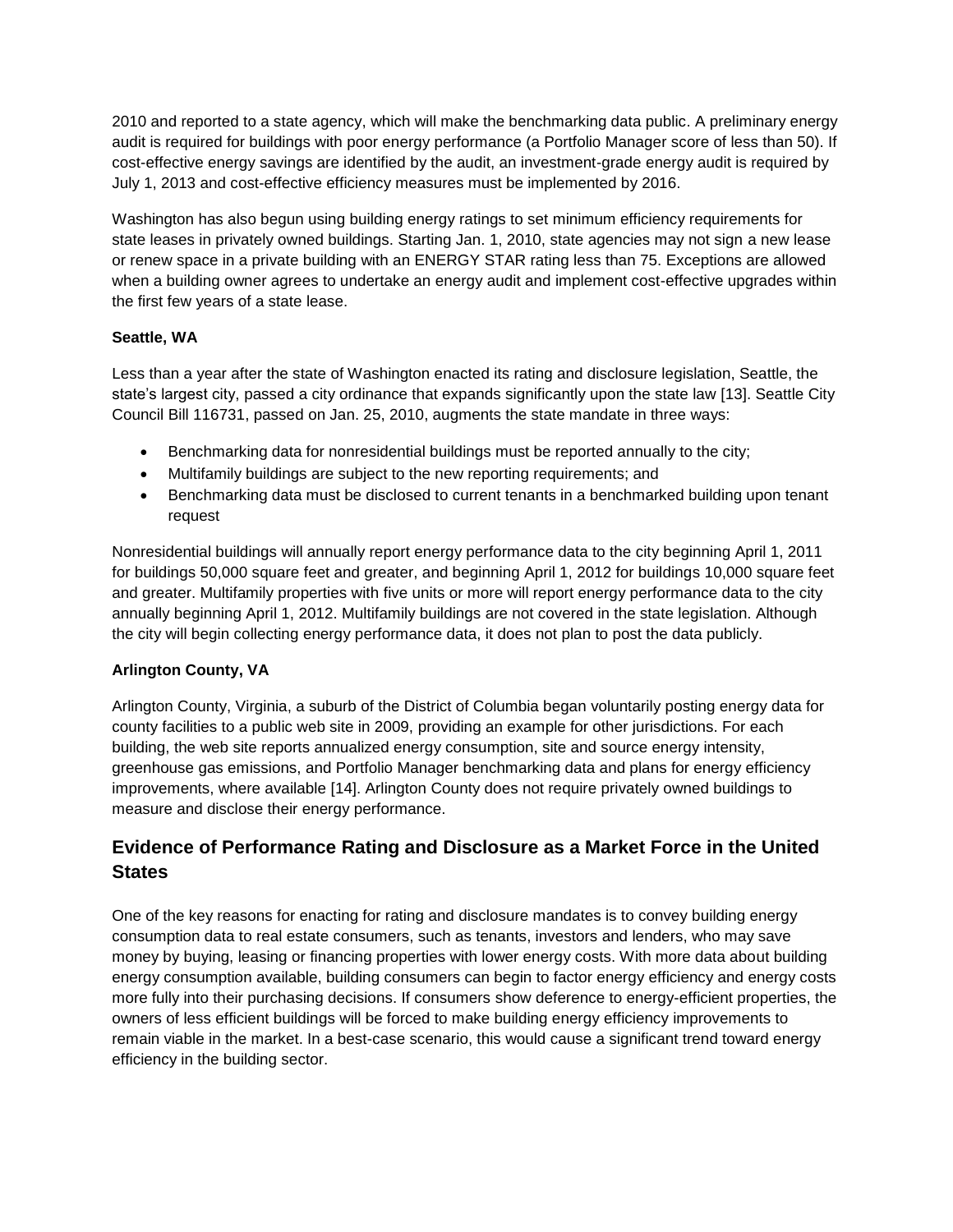Evidence that rating and disclosure mandates will have this effect on real estate markets is limited because most of these policies are new. In many places in Europe and the United States they are enacted but not yet in effect.

Yet, evidence is beginning to emerge that suggests this shift is already underway in the United States, where the ENERGY STAR program for commercial and industrial buildings has achieved significant market share on a voluntary basis. As of fall 2009, more than 97,000 buildings totaling nearly 14 billion square feet of floor space had been benchmarked cumulatively over about 10 years on a voluntary basis [15]. Additionally, nearly 1,850 buildings earned the ENERGY STAR label for 2009, the program's recognition for the nation's most energy-efficient buildings based upon ENERGY STAR ratings.

Using the ENERGY STAR label as a proxy for energy efficiency, several studies compared the occupancy rates, rental prices and sale prices for ENERGY STAR-labeled buildings to comparable "peer" buildings without the ENERGY STAR label. After controlling for variables, the studies universally found rental and sale price premiums for ENERGY STAR-labeled properties, indicating tenants and investors favored those buildings and were willing to pay more to buy or these those buildings. The studies also found higher occupancy rates in ENERGY STAR-labeled buildings, suggesting those properties were more competitive in the market than non ENERGY STAR-labeled properties (See Figure 2). All current U.S. policies mandating commercial building energy rating and disclosure are leveraging the ENERGY STAR program.



**Figure 2: Market Premiums of Energy-Efficient U.S. Commercial Property**

Source: Studies on Market Premiums [16] [17] [18] [19] [20] [21]

## **Energy Performance of Buildings Directive Snapshot**

The European Union's Energy Performance of Buildings Directive (2002/91/EC) was approved by the European Parliament in 2002 and enacted in 2003. Article 7 of the EPBD requires Member States of the European Union to develop building energy performance measurement protocols and establish building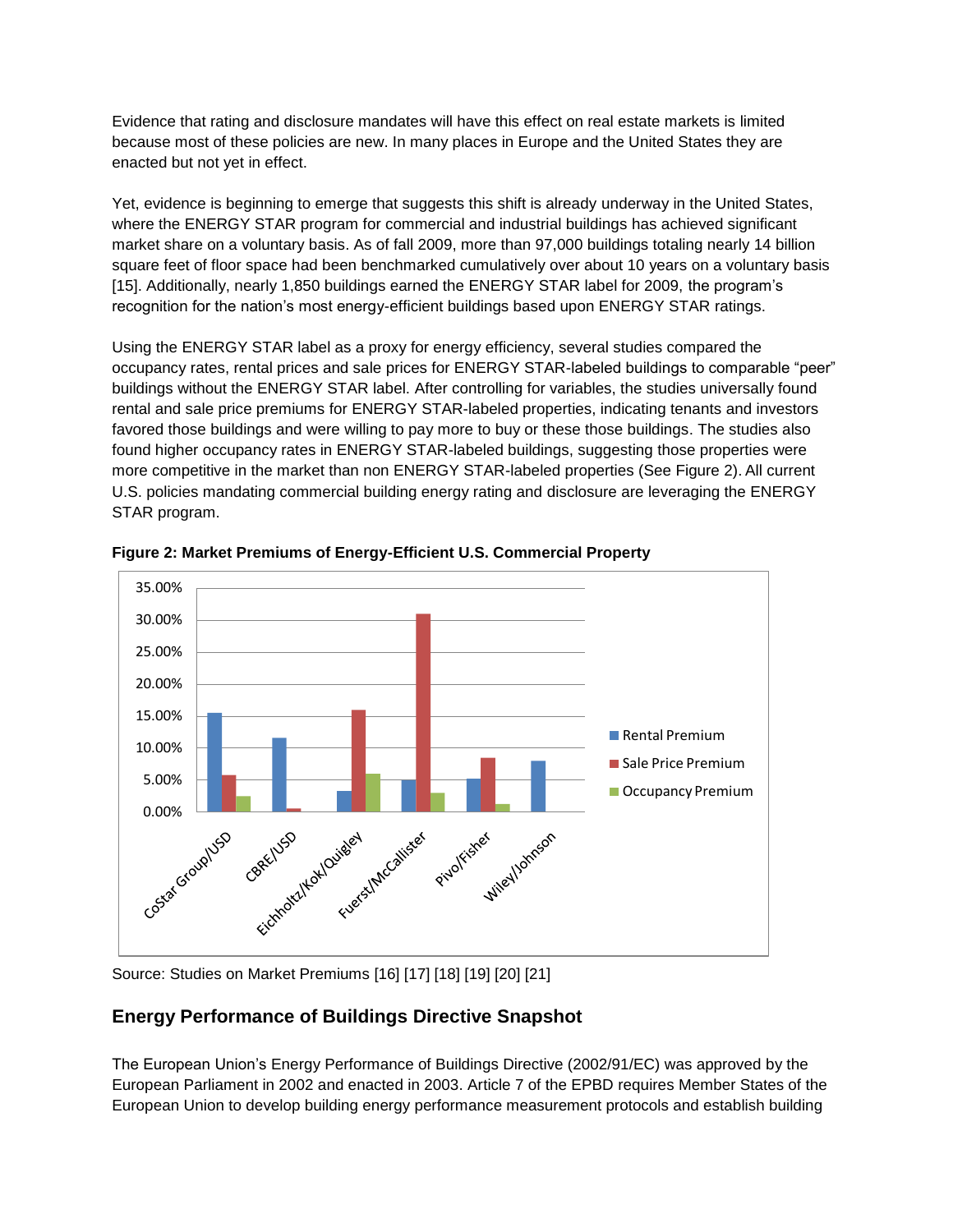energy certification schemes for residential and commercial buildings [22]. Specifically, building owners must make energy performance certificates available to prospective buyers and tenants during a sale or lease transaction, or at the time of building construction. Additionally, large buildings occupied by public authorities or institutions providing public services to a large number of people must display an energy certificate in a prominent location within the building. The certificates include building energy performance information and benchmarks as determined by each Member State and recommendations for energy efficiency improvement. The certificates are carried out by qualified energy assessors.

Recent, pending revisions to the EPBD would lower the size threshold for buildings requiring the display of energy certificates and would require the numeric energy performance indicator of the energy performance certificate be stated in sale and rental advertisements for buildings [23].

## **Strategies for Broad European Adoption**

Quite a few U.S. rating and disclosure policy mechanisms overlap with the requirements of the EPBD. Indeed, quite a few of these policy provisions can be traced back to Europe. However, other U.S. strategies are not covered by the EPBD and are being implemented in only a few EU Member States, or none at all. Many of these policy provisions have the potential for greater adoption in Member States. They include:

- Requiring building performance rating and disclosure at scheduled intervals
- Posting building performance information on a public web site
- Reporting building performance information to government
- Disclosure of building performance information to current tenants and prospective lenders
- Requiring improvements to buildings following performance rating
- Setting minimum rating standards for government leases

### **Requiring building performance rating at scheduled intervals**

Building performance rating at scheduled intervals has emerged as the most popular alternative to pointof-transaction rating and disclosure in the United States. The strategy was pioneered in the District of Columbia and is also being used in New York City and Seattle. All three jurisdictions require *annual* rating and disclosure, however governments can define the scheduled interval however is most appropriate. In Europe, due to higher costs associated with asset rating, annual intervals may not be practicable. There are a few Member States with scheduled rating requirements, including Denmark, which requires ratings every five years.

Rating and disclosing at scheduled intervals has benefits over the point-of-transaction approach:

- *It captures more of the market*: Rating and disclosure is triggered under the EPBD by a real estate transaction or construction and thus only affects existing buildings immediately preceding a lease or sale. Yet many buildings may sustain prolonged periods without a pending transaction, essentially exempting them from rating and disclosure. The scheduled approach affects buildings regardless of transaction activity and gives building owners a predictable timetable.
- *Energy ratings are more comparable*: If the time frame for scheduled disclosure is set so the period reflected in the ratings is the same for all buildings, governments can establish baselines for its building stock over a given period. This can be useful in setting future policy goals.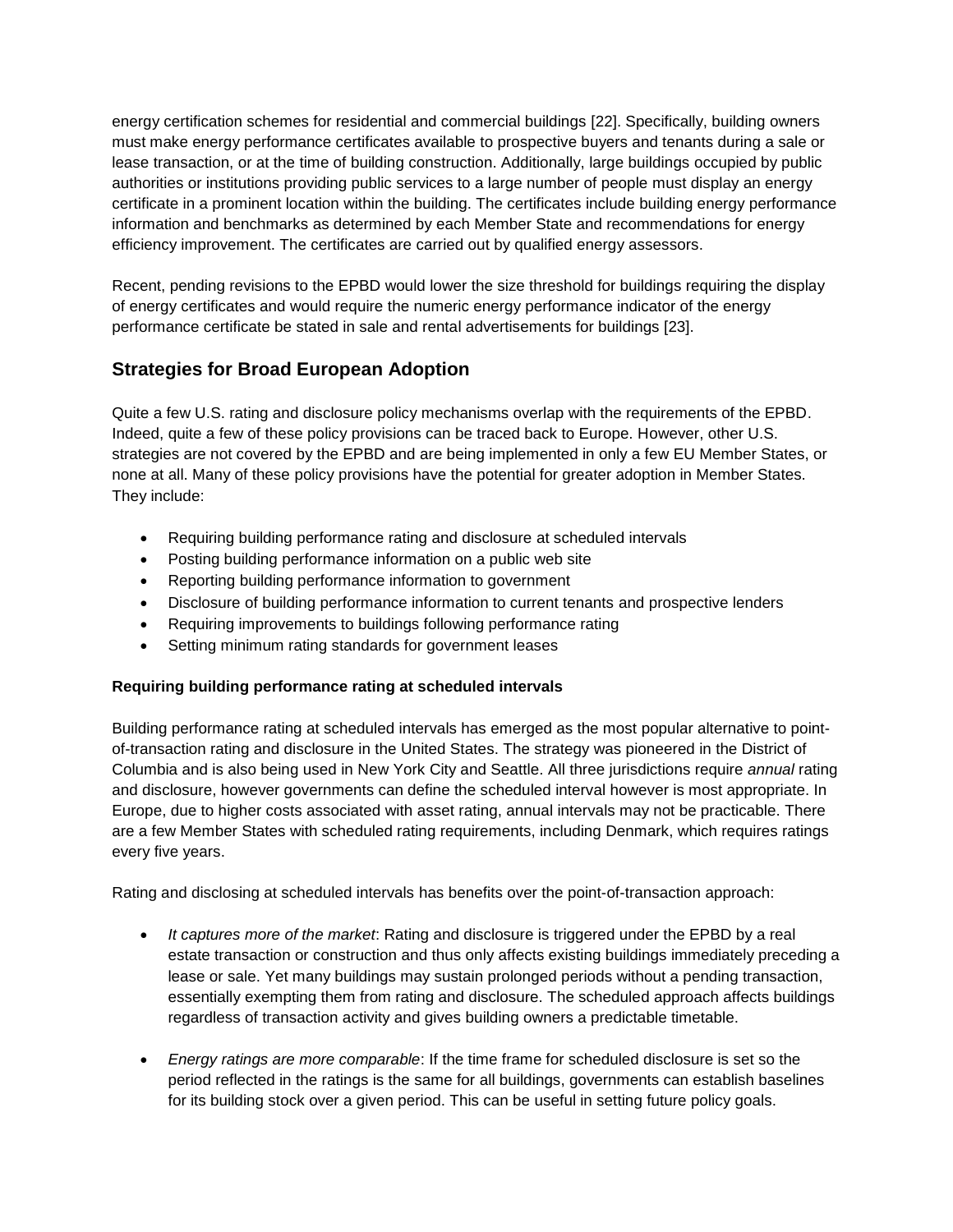### **Reporting building performance information to government**

Quite a few EU Member States are requiring building owners to report building performance information to government, however the requirement is not part of the EPBD. The District of Columbia, New York City and Seattle require reporting to government in conjunction with rating, while Austin requires the reporting of information to a municipal utility.

Collecting data on building performance can help governments:

- Establish an energy efficiency baseline for local building stocks
- Track progress and identify trends in energy efficiency over a number of years
- Establish aggregate building performance goals
- Set standards for incentives and programs related to building energy efficiency
- Construct future building policy based on performance data

If building performance data is only reported to counterparties in private real estate transactions, governments may lose the ability to do many or all of the items listed above. The Concerted Action EPBD, in its Executive Summary Report on the Interim Conclusions of the CA EPBD (2007 – 2010), recommended that "every MS (or region) should collect EPC data in a central register" for many of the reasons stated above.

### **Posting building performance information to a public web site**

Rather than disclose building performance on a physical "label", as is required for some types of buildings under the EPBD, U.S. policies have sought disclosure beyond the point-of-transaction approach via public web sites. The District of Columbia and New York City will both administer public web sites containing building performance data, although neither web site is operational yet. Arlington County, VA, is currently posting performance data for government owned buildings to a public web site.

Public web sites may have advantages over physical building energy labels, however more research must be conducted. It is likely that the public would have greater access to information posted on a web site than within a building, bringing more positive recognition to very efficient buildings and more of a "shaming" effect on very inefficient buildings. Specifically, investors and other types of stakeholders in buildings or building ownership groups would also presumably have greater access to building performance information, which may help exert pressure on the owners and operators of inefficient buildings. Denmark and Lithuania are requiring the posting of building performance information to public web sites.

### **Disclosure of building performance information to current tenants and prospective lenders**

Disclosing building performance information to prospective lenders and tenants already within buildings are logical extensions of the EPBD point-of-transaction disclosure requirements at the time of sale and lease. California, Washington and Seattle require disclosure to prospective lenders. The goal is to allow lenders to understand and more accurately value energy efficiency, which could lead to more favorable financing terms for efficient properties. The full range of issues associated with energy efficiency finance and appraisal is beyond the scope of this paper.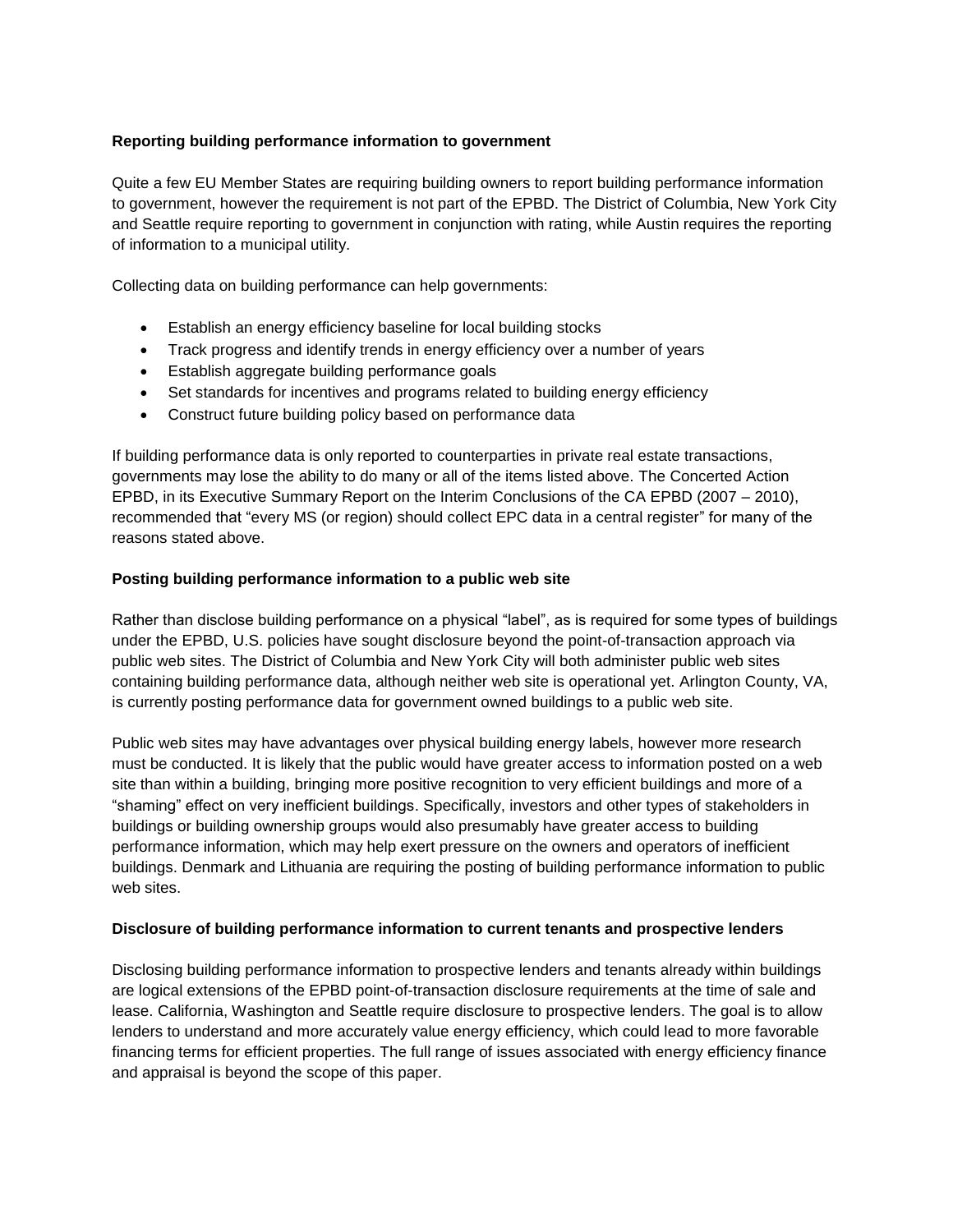The city of Seattle also requires disclosure to current tenants within buildings that must be benchmarked, rather than prospective tenants only. Upon receiving a full-building energy-efficiency rating, tenants may choose to evaluate their operational habits related to energy consumption in its leased space, or pressure the building owner into improving the building's energy performance (in the case of a low rating).

### **Requiring improvements to buildings following performance rating**

Mandatory energy performance improvement is gaining traction as a policy mechanism in EU Member States and U.S. states and jurisdictions. In the EU, Denmark and Portugal require some form of mandatory improvement to public buildings per recommendations on Energy Performance Certificates. In the United States, New York City and Washington are requiring mandatory improvement of lowperforming public buildings following a building energy audit.

The mandatory improvement policy in Austin is interesting, although more research is needed to determine its effectiveness. It is the only such mandatory improvement policy in the nation that affects privately owned buildings (multifamily buildings, in this case.)

### **Setting minimum rating standards for government leases**

Setting minimum rating standards for government leases can be an effective market tool to encourage more efficiency and better ratings in private buildings. The state of Washington is requiring a minimum ENERGY STAR Portfolio Manager score of 75 in buildings for state agencies to sign leases. The provision is based on a new requirement on federal agencies, enacted in the Energy Independence and Security Act of 2007, to only sign leases in buildings with ENERGY STAR Portfolio Manager scores of 75 or higher [24].

In Australia, this strategy has worked well to influence the private market. The state governments of Victoria and New South Wales, which require minimum energy ratings for leased and purchased real estate, have established de facto minimums among some building types based entirely on efficiency requirements for government space [25].

### **Conclusions**

In the Energy Performance of Buildings Directive, European policymakers have created and enacted farreaching requirements on commercial buildings to measure and disclose their energy performance. Although no equivalent policy exists in the United States, states and local jurisdictions are becoming creative in crafting rating and disclosure requirements. In some cases, those requirements may benefit government and real estate stakeholders in ways which the EPBD does not. Both Europe and the United States stand to benefit by sharing best practices and new ideas on rating and disclosure mandates.

As shown by real estate data on energy-efficient property in the United States, rating and disclosing building performance does impact the leasing and purchasing decisions of tenants and real estate investors. It is likely this impact will grow as more buildings are rated and more ratings are disclosed per legislative requirements now being enacted, which may result in larger competitive advantages for energy-efficient properties and more market pressure on less efficient properties to improve their energy performance. The task of policymakers in Europe, the United States and elsewhere is to determine the most effective methods of measuring building performance and disclosing that information to the marketplace.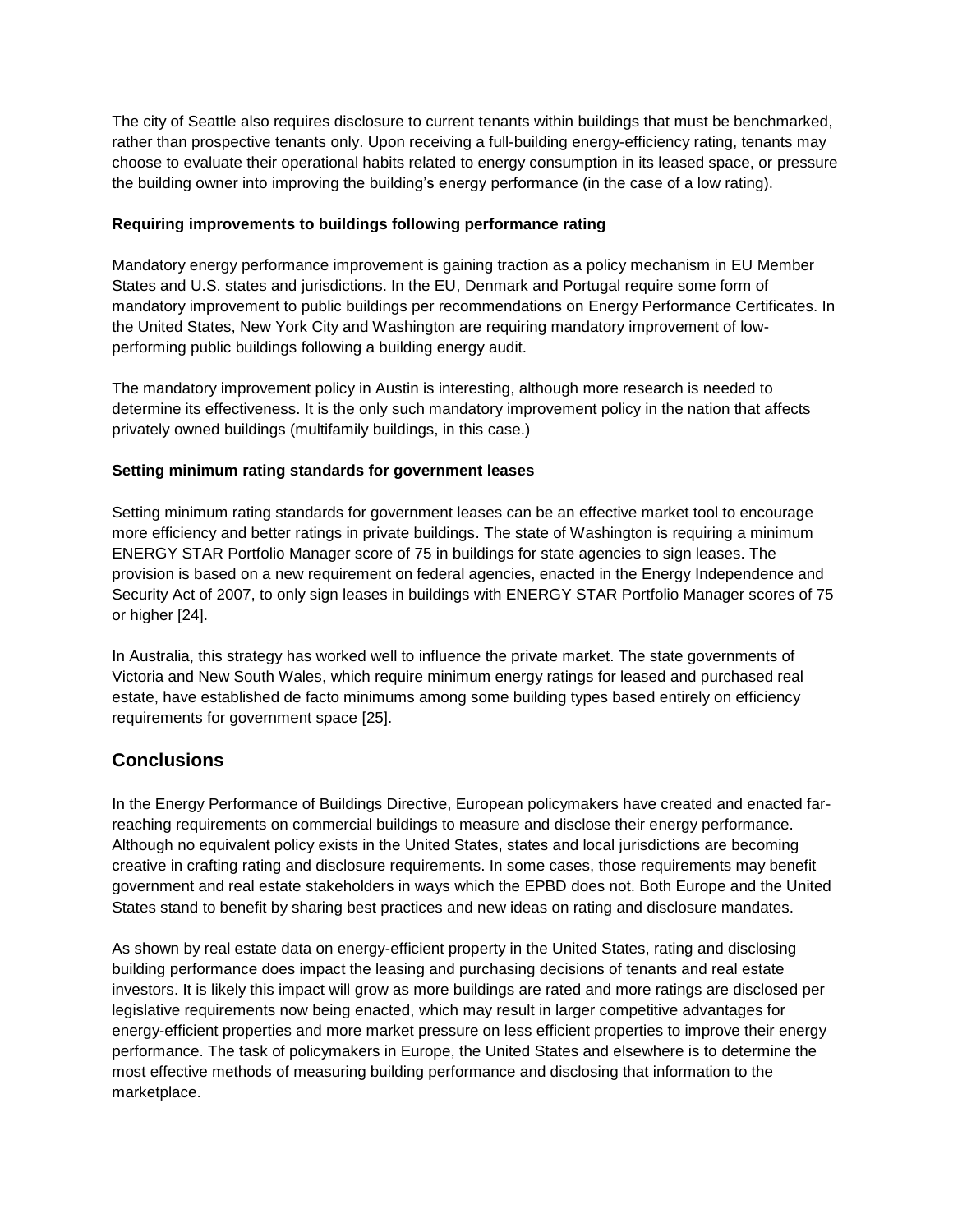### **References**

l [1] Houser, T. The Economics of Energy Efficiency in Buildings. Peterson Institute for International Economics, Number PB09-17. August 2009. Available at<http://www.iie.com/publications/pb/pb09-17.pdf>

[2] PlaNYC Progress Report 2009. Spring 2009. Available at [http://www.nyc.gov/html/planyc2030/downloads/pdf/planyc\\_progress\\_report\\_2009.pdf](http://www.nyc.gov/html/planyc2030/downloads/pdf/planyc_progress_report_2009.pdf)

[3] Dunsky P., Lindberg J., Piyalé-Sheard E. and Faesy R. *Valuing Building Energy Efficiency Through Disclosure and Upgrade Policies: A Roadmap for the Northeast U.S.* November 2009, p. 4. Available at [http://neep.org/uploads/policy/NEEP\\_BER\\_Report\\_12.14.09.pdf](http://neep.org/uploads/policy/NEEP_BER_Report_12.14.09.pdf)

[4] New York City Council. Council Int. No. 476-A regarding the energy performance rating and disclosure of buildings, 12/14/2009. Available at<http://www.imt.org/files/FileUpload/files/Benchmark/Int%20476.pdf>

[5] New York City Council. Council Int. No. 967-A regarding energy audits and retrocommissioning of buildings, 12/14/2009. Available at<http://www.imt.org/files/FileUpload/files/Benchmark/Int%20967.pdf>

[6] Ries C., Jenkins J. and Wise O. *Improving the Energy Performance of Buildings: Learning From the European Union and Australia*, 2009, p. 9. ISBN 978-0-8330-4787-8. Available at [http://www.rand.org/pubs/technical\\_reports/2009/RAND\\_TR728.pdf](http://www.rand.org/pubs/technical_reports/2009/RAND_TR728.pdf)

[7] Council of the District of Columbia. Clean and Affordable Energy Act of 2008 regarding the energy performance rating and disclosure of buildings. Available at [http://bcap](http://bcap-energy.org/files/DC_Clean_Affordable_Energy_Act_2008.pdf)[energy.org/files/DC\\_Clean\\_Affordable\\_Energy\\_Act\\_2008.pdf](http://bcap-energy.org/files/DC_Clean_Affordable_Energy_Act_2008.pdf)

[8] California State Assembly. Assembly Bill No. 1103 regarding the energy performance rating and disclosure of buildings. Available at [http://info.sen.ca.gov/pub/07-08/bill/asm/ab\\_1101-](http://info.sen.ca.gov/pub/07-08/bill/asm/ab_1101-1150/ab_1103_bill_20071012_chaptered.pdf) [1150/ab\\_1103\\_bill\\_20071012\\_chaptered.pdf](http://info.sen.ca.gov/pub/07-08/bill/asm/ab_1101-1150/ab_1103_bill_20071012_chaptered.pdf)

[9] California Energy Commission. *Draft Regulations: Implementing Assembly Bill 1103*, CEC-400-2009- 011-SD, August 2009. Available at [http://www.energy.ca.gov/2009publications/CEC-400-2009-011/CEC-](http://www.energy.ca.gov/2009publications/CEC-400-2009-011/CEC-400-2009-011-SD.PDF)[400-2009-011-SD.PDF](http://www.energy.ca.gov/2009publications/CEC-400-2009-011/CEC-400-2009-011-SD.PDF)

[10] Mayor's Task Force on Existing Commercial Buildings. *Final Report and Recommendations for the City and County of San Francisco*, December 2009. Available at [http://www.imt.org/files/FileUpload/files/Benchmark/sf\\_existing\\_commercial\\_buildings\\_task\\_force\\_report.](http://www.imt.org/files/FileUpload/files/Benchmark/sf_existing_commercial_buildings_task_force_report.pdf) [pdf](http://www.imt.org/files/FileUpload/files/Benchmark/sf_existing_commercial_buildings_task_force_report.pdf)

[11] City Council of Austin. ORDINANCE NO. 20081106-047 regarding building energy efficiency requirements. Available at

<http://www.austinenergy.com/About%20Us/Environmental%20Initiatives/ordinance/ordinance.pdf>

[12] Washington State Senate. Senate Bill No. 5854 regarding building energy efficiency requirements. Available at [http://apps.leg.wa.gov/documents/billdocs/2009-10/Pdf/Bills/Session%20Law%202009/5854-](http://apps.leg.wa.gov/documents/billdocs/2009-10/Pdf/Bills/Session%20Law%202009/5854-S2.SL.pdf) [S2.SL.pdf](http://apps.leg.wa.gov/documents/billdocs/2009-10/Pdf/Bills/Session%20Law%202009/5854-S2.SL.pdf)

[13] Seattle City Council. Council Bill Number116731 regarding building energy rating and disclosure. Available at [http://clerk.ci.seattle.wa.us/~scripts/nph-](http://clerk.ci.seattle.wa.us/~scripts/nph-brs.exe?s1=&s3=116731&s4=&s2=&s5=&Sect4=AND&l=20&Sect2=THESON&Sect3=PLURON&Sect5=CBORY&Sect6=HITOFF&d=ORDF&p=1&u=%2F%7Epublic%2Fcbory.htm&r=1&f=G)